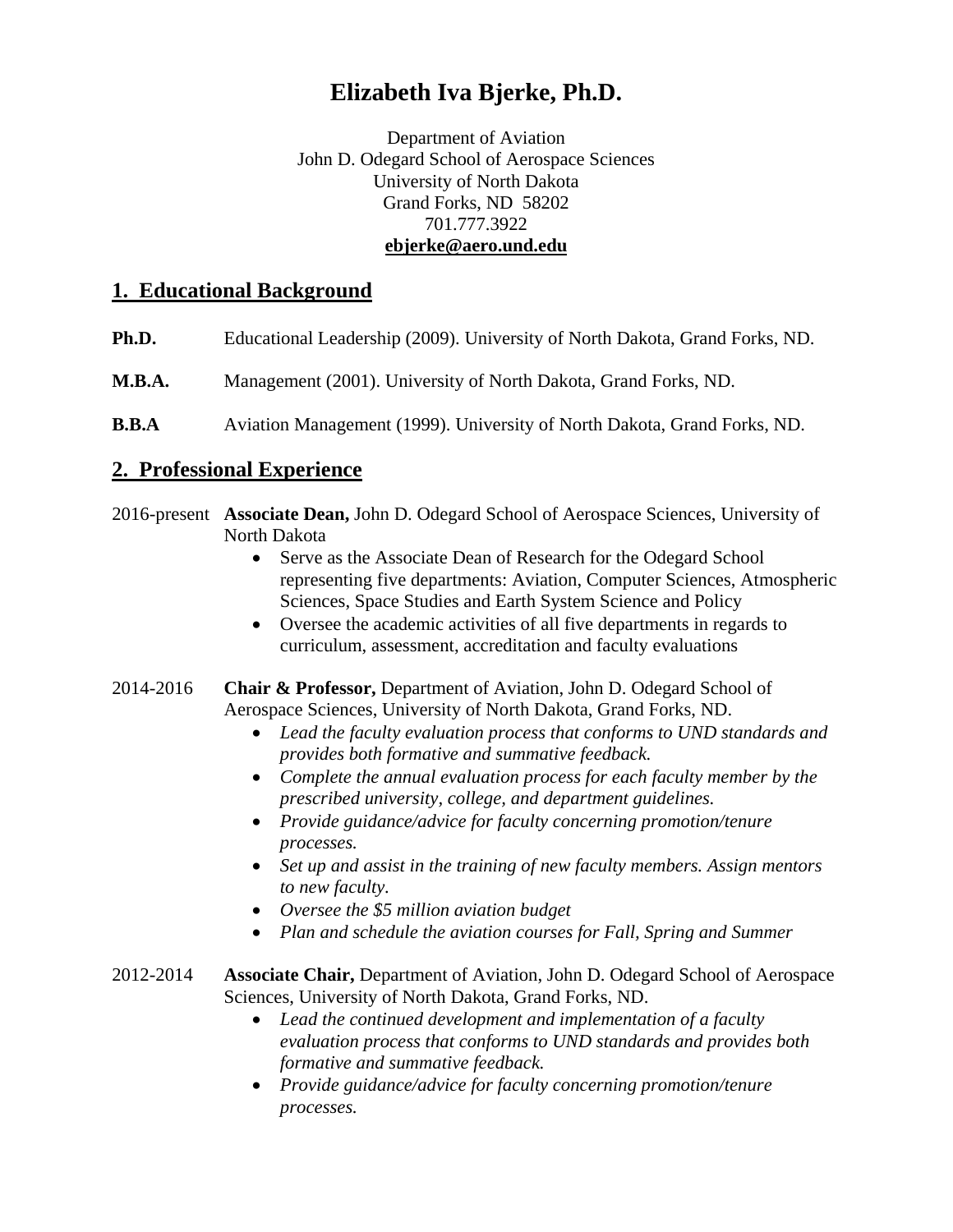- *Set up and assist in the training of new faculty members. Assign mentors to new faculty.*
- *Assist the Chair in the planning and implementation of the Fall, Spring and Summer class schedules.*
- *Coordinate the WHAM meetings for the academic year. These meetings primarily consist of faculty development topics and take place every Monday over the lunch hour.*
- 2009-2014 **Associate Professor,** Department of Aviation, John D. Odegard School of Aerospace Sciences, University of North Dakota, Grand Forks, ND.
	- *Responsibilities as an Associate Professor include teaching on the average of 12 credit hours a semester, advising on the average of 40 aviation students, holding posted office hours, participating in committees, and being engaged in creative and scholarly activities.*
- 2011-2013 **Co-Coordinator First Year Experience Pilot Program,** University of North Dakota, VPAA office.
	- *Responsible for implementing and assessing the First Year Seminar pilot program at UND.*
	- *Responsible for leading the First Year Experience Advisory Cabinet*
- 2003-2012 **Assistant Chair Assessment,** Department of Aviation, John D. Odegard School of Aerospace Sciences, University of North Dakota, Grand Forks, ND.
	- *The Assistant Chair of Assessment is responsible for overseeing the assessment activities for the Department of Aviation, with an average of over 1300 aviation majors in six different degree programs, it is vital to have the assessment activities coordinated.*
	- *Duties include writing and revising the current department assessment, chairing the department assessment committee, scheduling and analyzing data obtained from graduation interviews, scheduling and analyzing data obtained from focus group lunches, analyzing stage check pass rates, and obtaining information from both alumni and industry.*
	- *Disseminate the assessment information to all faculty in order facilitate improvements in the program and curriculum.*
- 2002-2009 **Assistant Professor,** Department of Aviation, John D. Odegard School of Aerospace Sciences, University of North Dakota, Grand Forks, ND.
- 1999-Present **Certified** F**light Instructor,** Flight Operations, John D. Odegard School of Aerospace Sciences, University of North Dakota, Grand Forks, ND.
	- *Responsible for providing flight training to students in enrolled in the aviation courses. I am certified to provide flight training to students wishing to obtain their private or commercial flight training in either a single engine or multi-engine aircraft along with instrument training. I also provide flight training for students wishing to obtain their flight instructor certificate in single and multi-engine aircraft along with instrument rating.*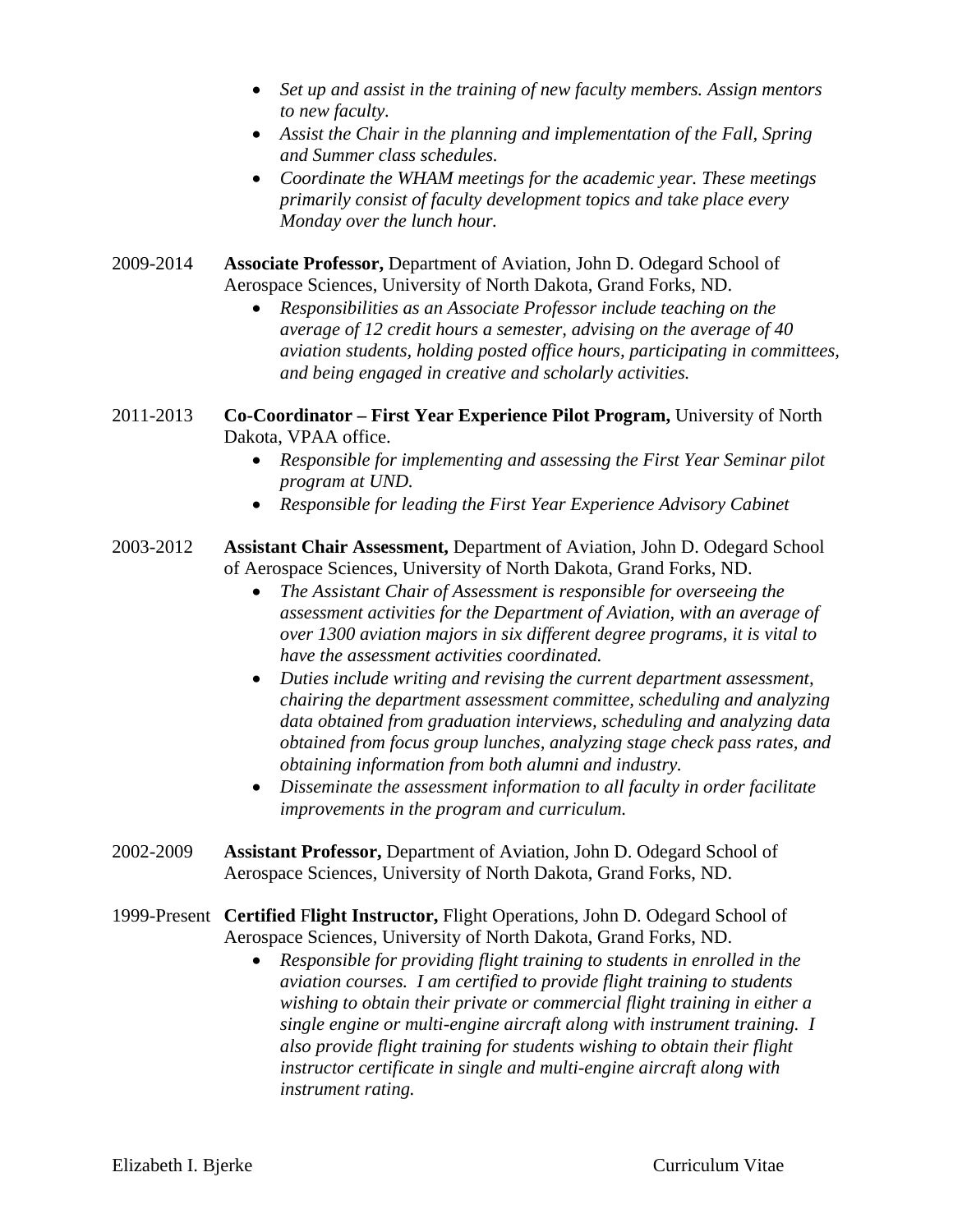- *Responsible for conducting both intermediate and final stage checks in UND's Part 141 Pilot School. I am able to conduct the final stage checks for Private Pilot, Certified Flight Instructor and Certified Flight Instructor-Instrument.*
- 2001-2007 **Assistant Chief Flight Instructor,** Flight Operations, John D. Odegard School of Aerospace Sciences, University of North Dakota, Grand Forks, ND.
	- *An Assistant Chief designation is granted by the Federal Aviation Administration (FAA) to persons operating in a Part 141-Pilot School, that passes both a knowledge exam and practical exam with an FAA designee and meets certain experience requirements as a flight instructor.*
	- *Responsibilities as an Assistant Chief include student record oversight, approval of certain training operations and assist the Chief Instructor in any way necessary.*
- 2001-2002 **Adjunct Lecturer of Aviation**, John D. Odegard School of Aerospace Sciences, University of North Dakota, Grand Forks, ND.
	- *Responsible for teaching both the Aviation 102-Introduction to Aviation and Aviation 221-Basic Attitude Instrument Flying courses.*
- 2000-2002 **Lead Flight Instructor,** Flight Operations, John D. Odegard School of Aerospace Sciences, University of North Dakota, Grand Forks, ND.
	- *Responsible for overseeing line flight instructors and assisting them in any areas deemed necessary.*
	- *Responsible for overseeing the stage check process for all flight students.*
	- *Implementing a new computer based stage check assignment system and managing the stage instructor inputs.*

# **Licensure:**

 **Commercial Pilot**-Airplane Single-Engine Land and Sea and Multi-Engine Land Instrument Airplane

 **Certified Flight Instructor**-Airplane Single and Multi-Engine Instrument Airplane

# **3. Instructional Service**

### **Undergraduate Courses Taught:**

| Aviation (Avit) $100(1 \text{ cr})$ | <b>Aviation Orientation</b>                                  |
|-------------------------------------|--------------------------------------------------------------|
| Aviation (Avit) $102(5 \text{ cr})$ | Introduction to Aviation (Private Pilot Certification)       |
| Aviation (Avit) $221(3 \text{ cr})$ | <b>Basic Attitude Instrument Flying</b>                      |
| Aviation (Avit) $414(5 \text{ cr})$ | <b>CFI</b> Certification                                     |
| Aviation (Avit) $490(2 \text{ cr})$ | Methods and Materials in Teaching Aviation                   |
| Aviation (Avit) $485(3 \text{ cr})$ | <b>Aviation Senior Capstone</b>                              |
|                                     | University (Univ) 101 (2 cr) Introduction to University Life |

### **Graduate Courses Taught:**

| Aviation (Avit) $501$ (3 cr) | General Issues in Aviation/Aerospace |
|------------------------------|--------------------------------------|
|                              |                                      |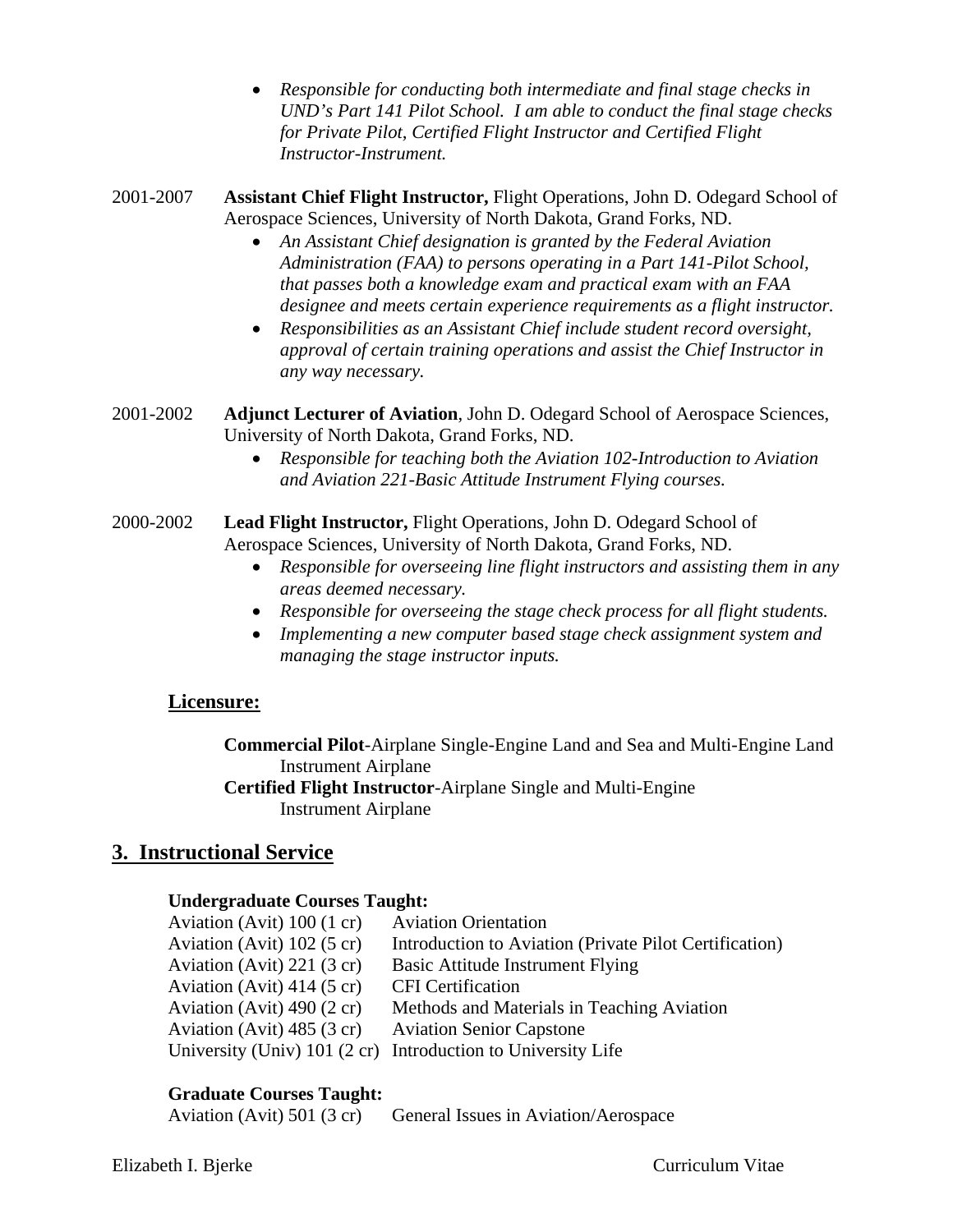### **Prime Instructor:**

| 2006-2008 |
|-----------|
| 2004-2005 |
| 2008-2014 |
| 2009-2015 |
| 2003-2011 |
|           |

### **Academic Advisement:**

Typically advise between 20-40 undergraduate students, and up to 10 graduate students each semester in all of the aviation degree programs. Earlier in my tenure, I did have up to 125 undergraduate aviation students that I advised. I have worked with freshman aviation students in tracking and discussing the College Student Inventory. I built and maintain an academic website for my advisees that is updated and expanded on continuously. I also conducted a training session for new faculty on campus about advising best practices through the *Student Academic Services* office. In the Spring of 2006, I was awarded the UND Foundation Bertin C. Gamble Faculty Award in Excellence for Academic Advising.

### **Graduate Student Work:**

Dissertation Committee Chair

- Andrew Leonard (In Progress)
- Nancy Shane (2016). The Relationship of a Pilot's Educational Background, Aeronautical Experience and Recency of Experience to Performance in Initial Training at a Regional Airline

Thesis Committee Chair/Independent Study Advisor:

- Andrew Klienfehn (In Progress). Regional Airline Pilot Commute: How Commuting by Air Effects Pilots' Satisfaction with Life.
- Paula Carlson (In Progress). Safety Risk Assessment in Cross-Country Training Planning
- Kristen Steuver (2015). UAS Pilot Certification: An Analysis of Air Force and Army Training
- Tyson Jaquez (2012). Participation in instrumental music as a predictor of success in a collegiate level aviation flight course
- Jeffrey Palmer (2010). Analysis of effect of flight course sequencing in international pilot training.

Dissertation/Thesis Committee Member:

- Kwasi Ajdekum (In Progress)
- Marian Courtney (2015). US Airspace Integration Perspectives of the FAA UAS Test Site Program.
- Renee Zapf (2014). The Relationship between Labor Unions and Safety in US Airlines: Is there a "Union Effect"
- Mike Elsenrath (2014). Effects of Railway Labor Act Election Rule Changes in Voter Participation and Unionization Activity.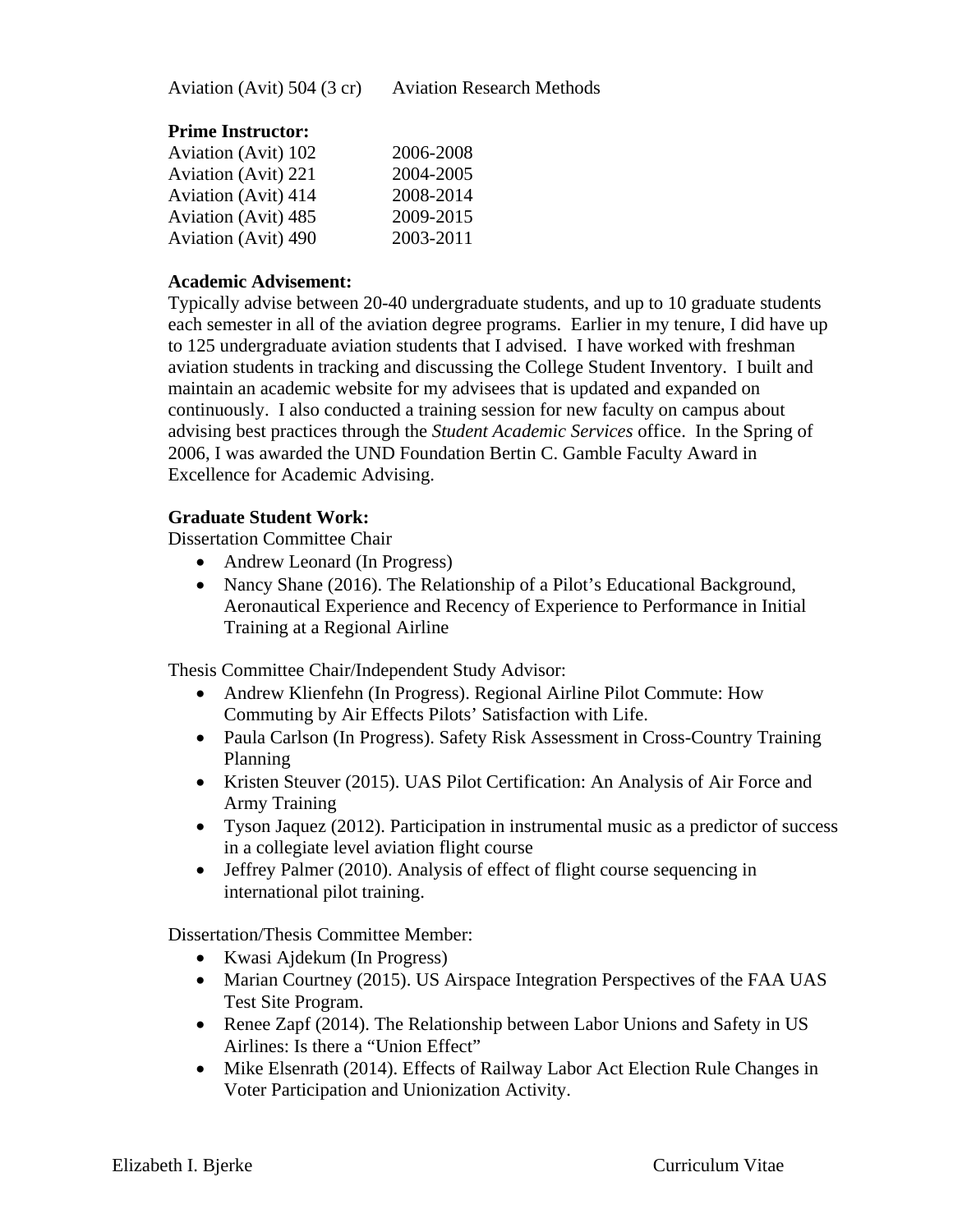- Nicholas Lounsberry (2013). Pilot supply and demand: A quantitative forecast examining changing industry dynamics
- Terra Jorgenson (2013). Delays in hiring air traffic collegiate training initiative (AT-CTI) graduates and the impact on their training success rate.
- Spencer Conklin (2012). Airline pilot non-flight related activities during cruise flight and perceptions on their safety effects.
- Carrie Giles (2011). Modern airline pilots quandary: Standard operating procedures – to comply or not to comply.
- Andrew Leonard (2011) Automatic Dependent Surveillance-Broadcast training.
- Andrew LaVenture (2010). Effects of fatigue and self-reported countermeasures used by regional airline pilots conducting continuous duty overnights.
- Danielle Dracy (2010). Handedness as a Predictor of Success in FAR Part 141 Flight Training

# **Curriculum Development Activities:**

### *Bachelors in Science in Flight Education Curriculum Enhancements:*

- Helped rewrite the curriculum for the B.S. in Flight Education. Added new courses and helped to revise current courses. Changes went into effect during the 2005-2007 academic catalog.
- Developed new curriculum for Methods and Materials in Teaching Aviation course. These changes were necessary to standardize and improve the previous course.
- Assisted in developing the Methods and Materials in Teaching Aviation II. This course was approved by the University and implemented in the 2005-2007 Academic Catalog.

# *Aviation Senior Capstone Development*

- Received an OID Grant to create an Aviation Capstone that will fulfill the Essential Studies requirement for our majors.
- This course will also meet the Aviation Accreditation Board International's criteria for a culminating experience.

# *FAA Part 141-Pilot School Training Course Outline Approvals*

 Assisted in developing a new Part 141 Training Course Outlines. This includes work on the Private Pilot, Commercial Pilot and Certified Fight Instructor Curriculum.

# **4. Institutional Service**

# University of North Dakota

 University Library Committee, 2014-present Essential Studies Committee, 2014-present Strategic Enrollment Management Committee, 2015-present University Registrar Search Committee, 2016 Special Review Committee Pool, 2013-present SEM Retention Sub-Committee, 2013- 2015 First Year Experience Advisory Cabinet, 2012-2013 Serve as chair of the cabinet University Retention Committee, 2011-2013 Served as co-chair of the committee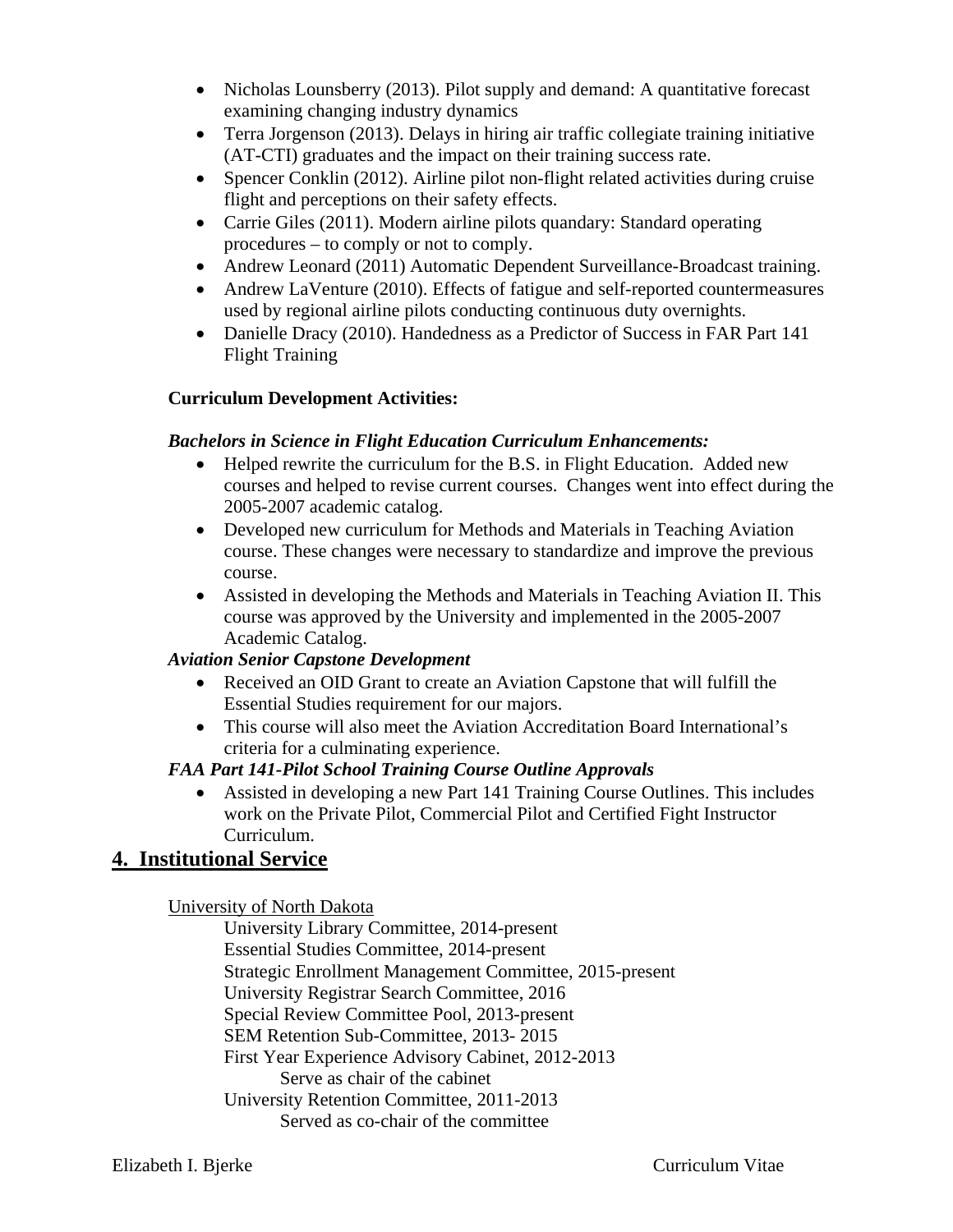Vice President of Academic Affairs/Provost Search Committee, 2012 Orientation Advisory Committee, 2012-2012 Dean of Students, Search Committee, 2011 Undergraduate Learning Working Group, 2009-2011 Senate Budget, Restructuring and Reallocation Committee, 2009-2012 Academic Advising Committee, 2007-2011 Member of sub-committee tasked with developing and implementing an institutional wide analysis of university academic advising. Administrative Procedures Committee, 2007-2009 Senate University Assessment Committee, 2005-2008 Member of sub-committee which re-wrote the institution's assessment plan approved by University Senate in May of 2006 Participant in Issues in Higher Education Leadership Seminar, 2007-2008 Student Relations Committee, 2002-2007 University Senate, 2004-2005 Alice T. Clark Faculty Mentoring Program, 2002-2003 UND Representative, National College Fair Buffalo, NY and Syracuse, NY 2003 John D. Odegard School of Aerospace Sciences, Department of Aviation Faculty Promotion/Tenure and Evaluation Committee, 2013-present Chair, 2013-present Aviation Retention and Student Success, 2013-2014 Chair, 2013-2014 Airline Transport Pilot – CTP Working Group, 2012-2014 Faculty Recruitment, Evaluation and Development, 2012-2013 Chair, 2012-2013 Assessment Committee, 2003-2013 Chair, 2003-2012 AABI Achievement Task Force, 2010-2012 Chair, 2010-2012 Aviation Graduate Faculty, 2009-present Curriculum Committee, 2002-2003, 2008-present Aerospace Learning Center Faculty Advisor, 2002-2011 *This center provides free tutoring services to all students in aviation. It is staffed by student volunteers currently enrolled in the flight instructor courses. On the average, over 70 students volunteer to serve as tutors within the center each semester. The center is open for 55 hours a week, and is housed in Odegard Hall. Each semester I am responsible in recruiting and training the new volunteer tutors.*  New Faculty Search Committee, 2005-2008 Technology on Teaching Committee, 2005-2008 Scholarship Committee, 2004-2006 Course Enhancement Committees, 2002-2008 Faculty Mentor (in-department) 2003-2004 Faculty Promotions Committee, 2004-2005 Faculty Advisor Women in Aviation, International, UND Chapter, 2002-present Faculty Advisor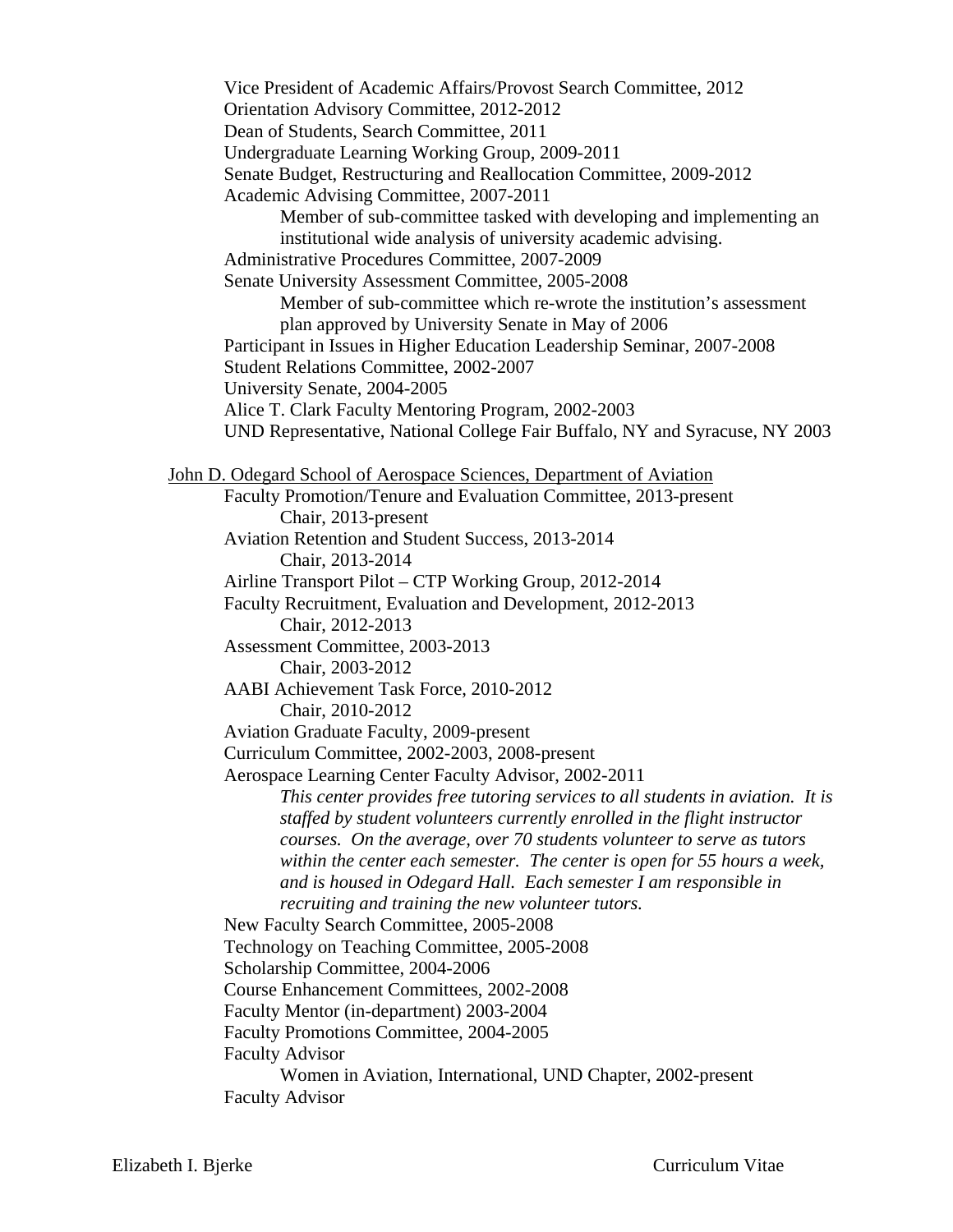National Intercollegiate Flying Association's (NIFA) Region V Safety and Flight Evaluation Conference (SAFECON), 2003, 2006 National Intercollegiate Flying Association's National Safety and Flight Evaluation Conference, 2003 *There are nearly 70 schools which participate in NIFA each year. Each team earns the right to participate at the National Safety and Flight Evaluation Conference by performing well at their regional competition. The Region V Regional is conducted in the Fall of each year. This competition typically has about four schools, 40 competitors and 20 judges participating in the three day event. The National competition takes place in the spring of each year with 30 schools, 500 competitors, 75-100 judges and numerous other participants for the week long event.*  Active Flight Instructor for Flight Operations

*Provide flight instruction to students and conduct both intermediate and final stage checks to students. On average I conduct 20 stage checks (flight evaluations for certification) each year.* 

# **5. Research and Publications**

#### Refereed Journal Articles

- Nikle, A., & Bjerke, E. (2018). US Regional Airline Pay Scale Changes. *International Journal of Aviation, Aeronautics, and Aerospace, 5*(2). https://doi.org/10.15394/ijaaa.2018.1233
- Smith, M., Smith, G., Bjerke, E., Christensen, C., Carney, T., Craig, P., Niemczyk, M. (in press). Pilot Source Study 2015: A Comparison of Performance at Part 121 Regional Airlines between Pilots Hired before the US Congress Passed Public Law 111-216 and Pilots Hired after the Law's Effective Date. *Journal of Aviation Technology and Engineering.*
- Smith, G., Bjerke, E., Smith, MJ, Christiansen, C., Carney, T., Craig, P., & Niemczyk, M. (In Press). Pilot Source Study 2015: An Analysis of FAR Part 121 Pilots Hired after Public Law-111-216 – Their Backgrounds and Subsequent Successes in US Regional Airline Training and Operating Experience. *Journal of Aviation Technology and Engineering.*
- Bjerke, E., Smith, G., Smith, MJ, Christiansen, C., Carney, T., Craig, P., & Niemczyk, M. (2016). Pilot Source Study 2015: US Regional Airline Pilot Hiring Background Characteristic Changes Consequent to Public Law 111-216 and the FAA First Officer Qualifications Rule. *Journal of Aviation Technology and Engineering. 5*(2). Article 1. http://docs.lib.purdue.edu/jate/vol5/iss2/1/
- Zerr, R. & Bjerke, E. (2016) Using multiple assessments to gauge outcome differences between academic-themed and transition-themed first-year seminars. *Journal of College Student Retention and Theory and Practice. 18*(1), 68-82.

Wilson, N, Martin, L. & Bjerke, E. (2015). Aviation Living Learning Community: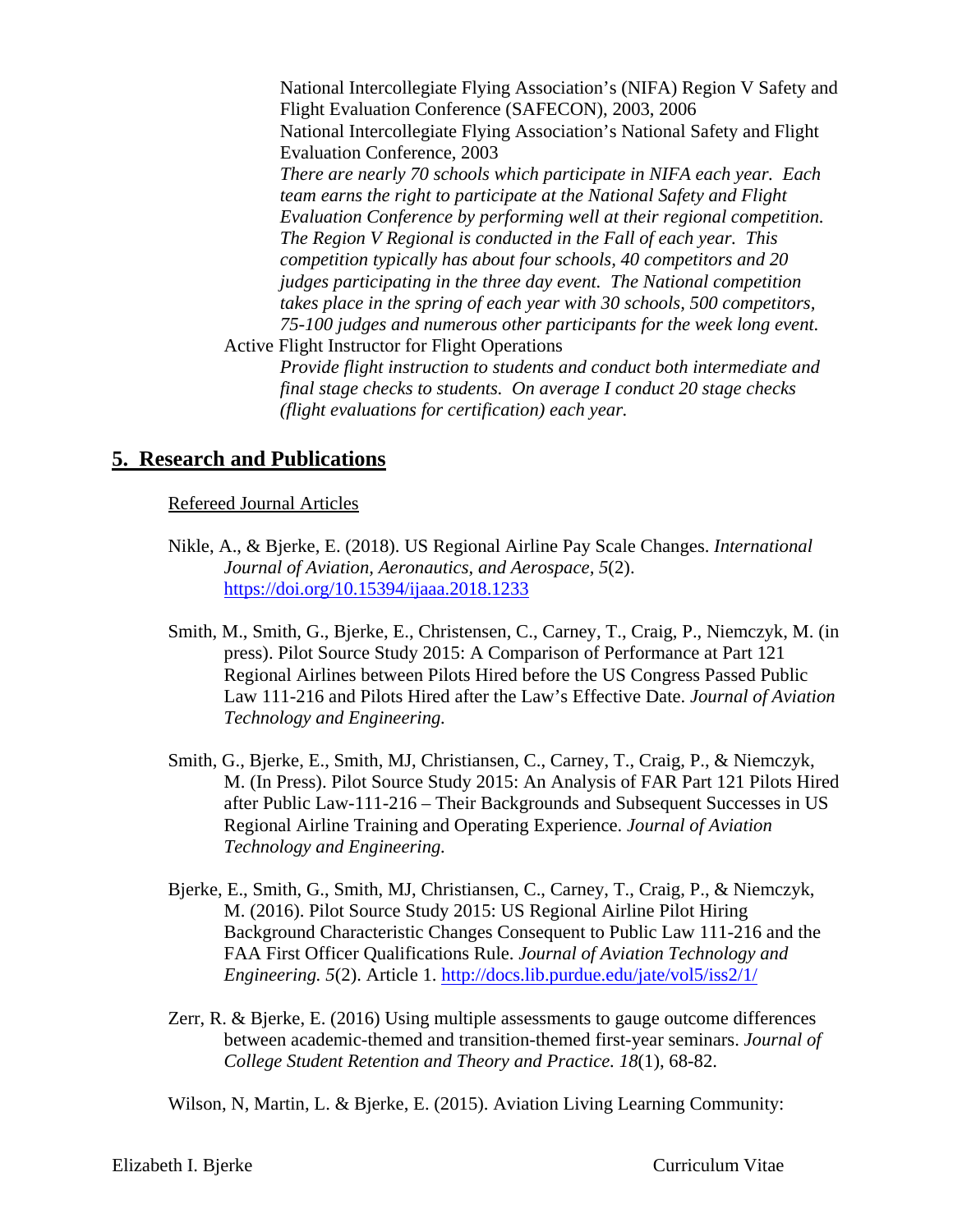Impacts on student success. *Collegiate Aviation Review. 33*(1).

- Dusenbury, M. & Bjerke, E. (2013). Predictive power of English testing: Training international flight students. *Journal of Aviation/Aerospace Education and Research. 23(1),*13-22.
- Smith, G. M., Bjerke, E. Niemczyk, M., Paausch, J., NewMeyer, D. A., Herchko, D & Nullmeyer, R. (2012). The 2012 Pilot Source Study (Phase III): Response to the Pilot Certification and Qualification Requirements for Air Carrier Operations. *Journal of Aviation Technology & Engineering. 2(2),* 13-23.
- Bjerke, E. & Malott, D. (2011). Impacts of Public Law 111-216: Will the Flight Instructor Career Path Remain a Viable Option for Aspiring Airline Pilots? *Collegiate Aviation Review, 29*(1), 1-9.
- Smith, G. M., Bjerke, E., NewMeyer, D. A., Niemczyk, M. & Hamilton, R. A. (2010). Pilot source study: An analysis of pilot backgrounds and subsequent success in US regional airline training programs. *International Journal of Applied Aviation Studies.10(*1). 73-96.
- Bjerke, E. & Healy, M. (2010). Predicting student persistence: Pre-entry attributes that lead to success in a collegiate flight program. *Collegiate Aviation Review, 28*(1), 25-41.
- Higgins, J., Bjerke, E. & Skramstad, A. (2010). Requiring laptop computers: Aviation student perceptions. *Journal of Aviation/Aerospace Education and Research. 19(2),*p.55-63.
- Bjerke, E. (2009). Culminating experiences: A national survey of accredited institutions. *Collegiate Aviation Review. 27(2),* p.9-17.
- Bjerke, E & Higgins, J. (2008). Working while in school: Analysis of aviation students and employment. *Collegiate Aviation Review. 26(2),* p. 17-22

#### Invited Commentary Journal Article

 Bjerke, E. & Palmer, J. (in press). Commentary on North American *ab intio* flight training for Chinese pilots: A case study on selection. *International Journal of Aviation Psychology.* 

\*Serve as a reviewer for the Journal of Aviation/Aerospace Education and Research \*Serve as a reviewer for the Collegiate Aviation Review \*Serve as a reviewer for the International Journal of Professional Aviation Training & Testing Research

\*Serve as a reviewer for the Journal of Aviation Technology & Engineering

#### *National Service Related Publications*

Bjerke, E. (2001). *Manual for Hosting the National Intercollegiate Flying* 

Elizabeth I. Bjerke Curriculum Vitae Curriculum Vitae Curriculum Vitae Curriculum Vitae Curriculum Vitae Curriculum Vitae Curriculum Vitae Curriculum Vitae Curriculum Vitae Curriculum Vitae Curriculum Vitae Curriculum Vita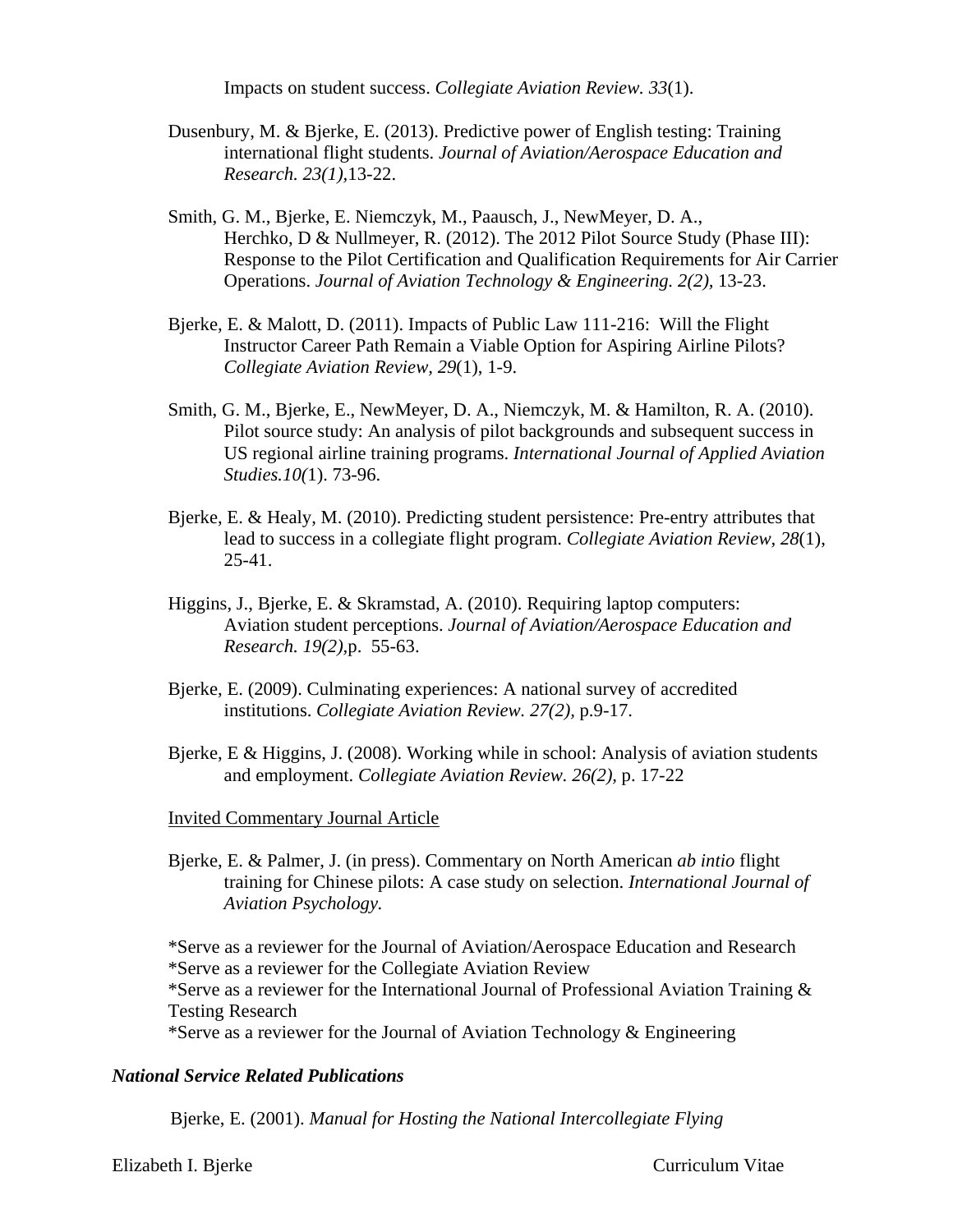*Association's National Safety and Flight Evaluation Conference.* Grand Forks: University of North Dakota. *This guide is used by schools across the nation for planning and preparing a successful national competition and conference.* 

#### *Departmental Publications*

- Bjerke, E. (2011). *Self-study report for the Aviation Accreditation Board International.*  Grand Forks: University of North Dakota, Department of Aviation. *Re-affirmation was granted until 2017 without any stipulations.*
- Bjerke, E. (2010). *Assessment chronicle: Department of aviation, 7,* 1-4.
- Bjerke, E. (2009). *Assessment chronicle: Department of aviation, 6,* 1-4.
- Bjerke, E. (2008). *Assessment chronicle: Department of aviation, 5,* 1-4.
- Bjerke, E. (2007). *Assessment chronicle: Department of aviation, 4,* 1-4.
- Bjerke, E. (2006). *Assessment chronicle: Department of aviation, 3,* 1-4.
- Bjerke, E. (2006). *Self-study report for the Aviation Accreditation Board International.*  Grand Forks: University of North Dakota, Department of Aviation. *Re-affirmation was granted until 2012 without any stipulations.*
- Bjerke, E. (2005). *Assessment chronicle: Department of aviation, 2,* 1-4.
- Bjerke, E. (2004). *Assessment chronicle: Department of aviation, 1,* 1-4.

### **6. Presentations**

#### **Research and Scholarly Related:** *International and National Audiences*

- Bjerke, E. & Birdsong, J. (2018). *Collegiate Aviation and the Second Century of Flight: Teaching, Research and Outreach.* National Pilot Source Forum presented at Randolph Air Force Base.
- Bjerke, E. (2017). *UND Pilot Supply Forecast and the Collegiate Aviation Stream.* Chief of Staff Air Force – Airline Executive Meeting on National Pilot Sourcing presented at Washington DC. (May 18, 2017)
- Bjerke, E. & Byrnes, K. (2017) *Alternate Path to Wings: Part 141 Collegiate Aviation Pilot Training.* National Pilot Source Forum presented in Washington DC.
- Bjerke, E. (2016). *UND Pilot Supply Forecast and Pilot Source Study 2015.* National Pilot Source Forum in Washington, DC.

Higgins, J. & Bjerke, E. (2014). *Anticipated Pilot Shortage and Potential Industry* 

Elizabeth I. Bjerke Curriculum Vitae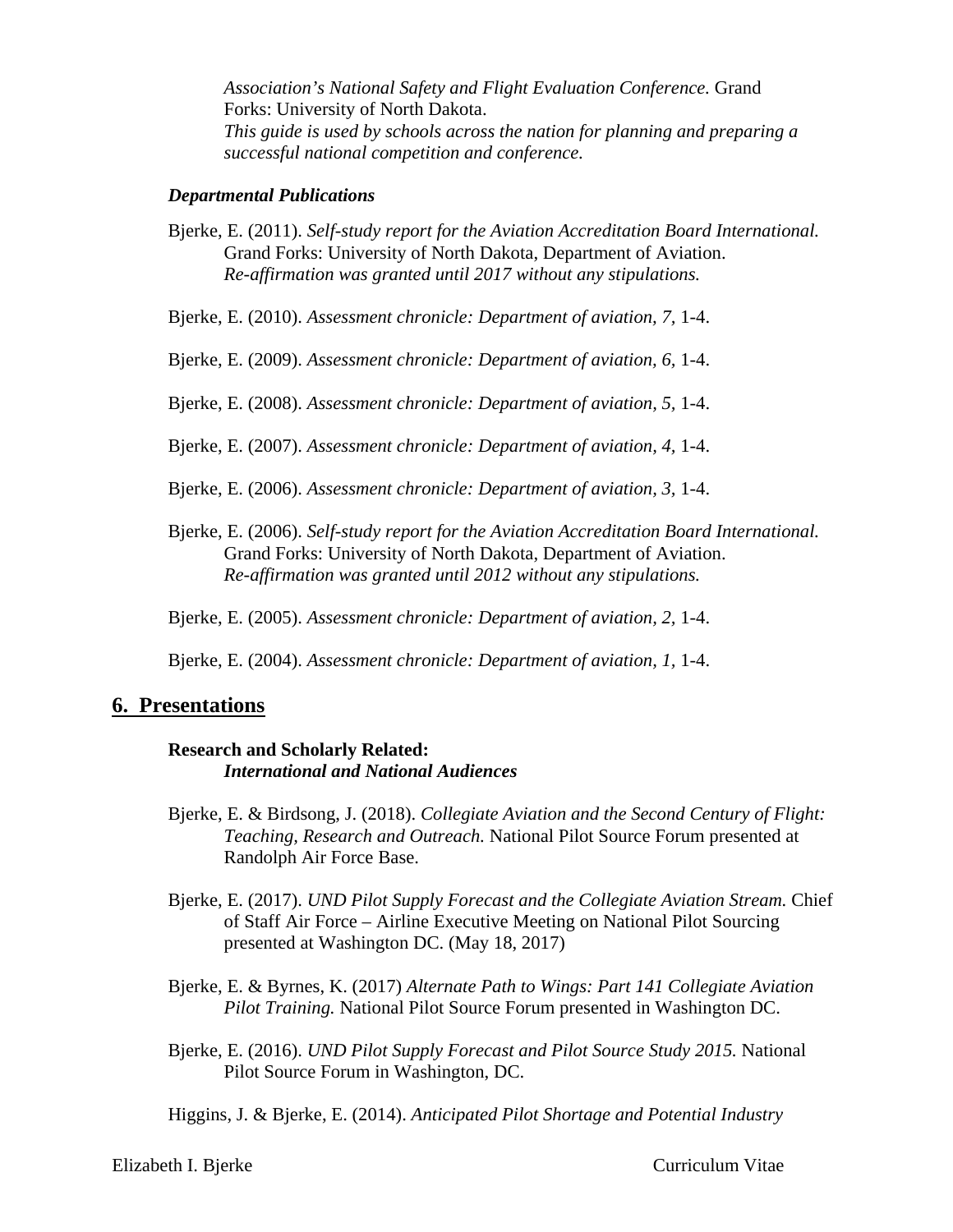*Impact.* Civil Reserve Air Force – Executive Working Group presented at Scotts Air Force Base, St. Louis, MO.

- Bjerke, E., Beckman, W., Mott, J & Shane, N. (2016). *Expanding Offerings in Flight Operations Internships/Pipeline Program.* University Aviation Association annual conference presented at Omaha, NE.
- Bjerke, E. (2016). *Industry/Educator Forum: Gateway/Pathway Programs for Flight/Pilots and Pilot Supply Forecast.* Aviation Accreditation Board International Summer Meeting presented at Toronto, Canada.
- Bjerke, E. (2016). *UND Pilot Supply Forecast and Pilot Source Study 2015.*  National Pilot Source Forum in Washington, DC.
- Bjerke, E., Crook, A., Mulder, J., & Sunderman, J. (2016). *Is Your Community Surviving the Pilot Shortage and Air Service Issue?* American Association of Airport Executives Annual Conference and Exposition in Houston, TX.
- Bjerke, E. & Smith, G. (2016). *Pilot Source Study Phase IV.* Regional Airline Association Annual Convention in Charlotte, NC.
- Smith, G., Bjerke, E., Smith, MJ, Christiansen, C., Carney, T., Craig, P., & Niemczyk, M. (2016) *AABI Town hall: Pilot Source Study 2015*. Aviation Accreditation Board International Winter Meeting presented at Atlanta, GA.
- Bjerke, E. (2015). *Airline PBN Operations & Desired Entry Competency.* Aviation Accreditation Board International Winter Meeting presented in Auburn, AL.
- Higgins, J. & Bjerke, E. (2014). *Anticipated Pilot Shortage and Potential Industry Impact.* Civil Reserve Air Force – Executive Working Group presented at Scotts Air Force Base, St. Louis, MO.
- Smith, G. M., Bjerke, E., Niemczyk, M. & Paasch, J. (2012). *Pilot Source Study Phase III Results.* AABI/FAA Town hall Meeting presented at the Aviation Accreditation Board International Summer Meeting in Montreal, Canada.
- Bjerke, E. & Malott, D. (2011). *Impacts of Public Law 111-216: Will the Flight Instructor Career Path Remain a Viable Option for Aspiring Airline Pilots?* Presented at the University Aviation Association Fall Conference in Indianapolis, IN.
- Smith, G. M., Bjerke, E., NewMeyer, D. A., Niemczyk, M. & Hamilton, R. A. (2011). *Pilot Source Study Phase II Results.* Luncheon Keynote Address presented at the Aviation Accreditation Board International Winter Meeting in Daytona Beach, FL.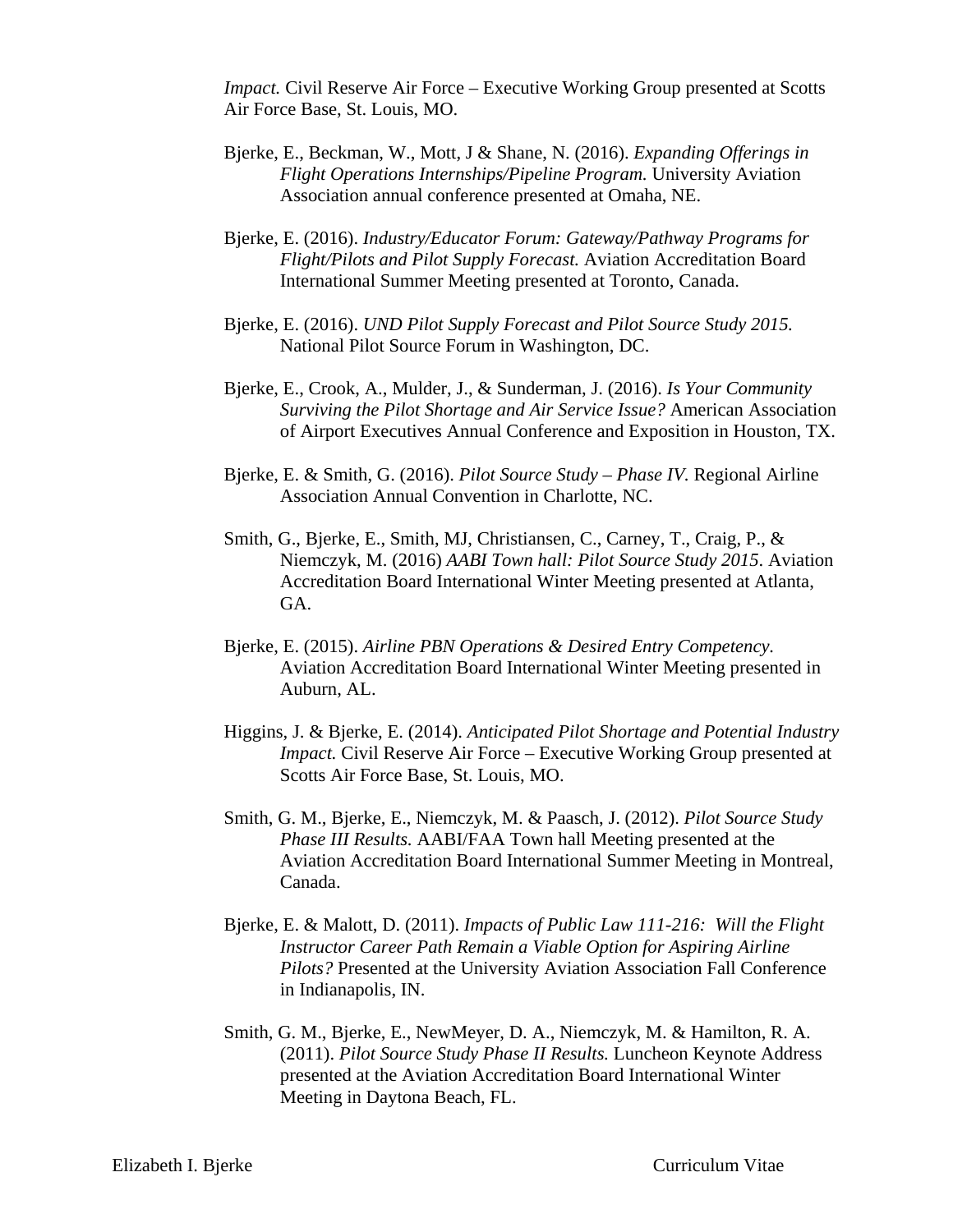- Bjerke, E. (2010). *Pilot Source Study Phase I Results.* Presented at the University Aviation Association Fall Conference in St. Paul, MN.
- Bjerke, E. (2010). *Predicting student persistence: Pre-entry attributes that*  lead to success in a collegiate flight program. Presented at the University Aviation Association Fall Conference in St. Paul, MN.
- Bjerke, E. & Smith, G. (2010). *Educator response: Electronic portfolios.* Presented at the Aviation Accreditation Board International Conference in Auburn, AL.
- Bjerke, E. (October 2009). *Culminating Experiences: A National Survey of Accredited Institutions.* Presented at the University Aviation Association Fall Conference in Wichita, KS.
- Bjerke, E. (February 2009). *Culminating Experience: A National Survey*. Presented at the Aviation Accreditation Board International Annual Meeting in Jacksonville, FL.
- Bjerke, E. & Higgins, J. (October 2008). *Working While in School: Analysis of Aviation Students and Employment.* Presented at the University of Aviation Association Fall Conference in Denver, CO.
- Bjerke, E. (July 2008). *Outcomes Based Training Workshop: Best Practices in Aviation Assessment Activities.* Presented at the Aviation Accreditation Board International Annual Meeting in Champaign, IL.

#### *University of North Dakota Audiences*

- Bjerke, E. (May 2009). *Academic Advising at UND: What students and advisers are saying.* U2 session offered for the university community.
- Bjerke, E. & Anderson, T. (September 2008). *Essential Studies Capstone Model Project: Five Essential Elements.* Poster presented the Essential Studies Summit at the University of North Dakota.
- Bjerke, E. (May 2008). *Academic Advising Surveys: Analysis of the Results.*  Presented to the University Academic Advising Committee based on two campus wide surveys.

#### **Professional:**

#### *International and National Audiences*

Bjerke, E., Martin, L., Jorgenson, T., Speakes, J. & Chabrian, P. (2015). *Opportunities in Academia: Exploring a Fulfilling Career in Aviation Collegiate Education.* Presented at the Women in Aviation International Conference in Dallas, TX.

Bjerke, E. (2013). *Certifying Graduates for the R-ATP.* Best Practices presented

Elizabeth I. Bjerke Curriculum Vitae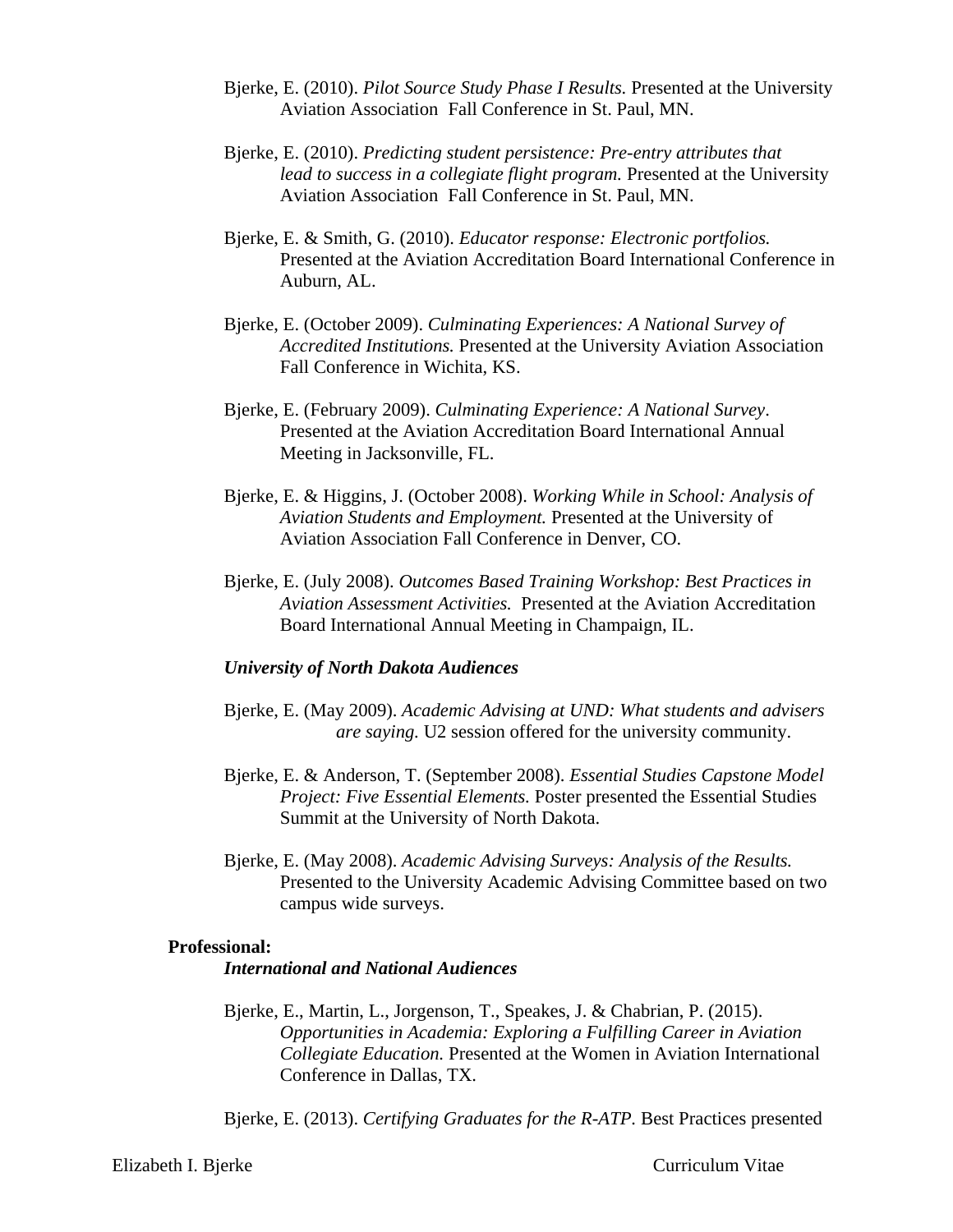at the University Aviation Association Fall Conference in San Juan , PR.

- Paasch, J., Bjerke, E. & Anderson, S. (2013). *Challenges and Opportunities in Engaging Flight Instructors to Succeed in the New Normal.* Presented at the University Aviation Association Fall Conference in San Juan , PR.
- Bjerke, E., Bushy, D., Lovelace, K., Shane, N. (July 2013). *Faculty Development Program: An update of the Beta Test. .* Presented at the Aviation Accreditation Board International Annual Meeting in Kansas City, MO.
- Bjerke, E. (July 2012). *Proposed Educator Intern Program.* Presented at the Aviation Accreditation Board International Annual Meeting in Montreal, Canada.
- Bjerke, E. (June 2012). *The Role of Certified Flight Instructor.* Presented at the National Transportation Safety Board's Forum on General Aviation Safety: Climbing to the Next Level in Washington D.C.
- Bjerke, E. & Anderson, T. (2011). *Organizing Education to Produce Qualified First Officer Candidates.* Presented at the National Training Aircraft Symposium in Daytona Beach, FL.
- Bjerke, E. & Smith, G. (February, 2010). *Educators Respond: Use of Electronic Media for Assessment of Student Learning.* Presented at the Aviation Accreditation Board International Winter Meeting in Auburn, AL.
- Bjerke, E. (October, 2009). *Best Practices Roundtable: A Three Tiered Approach to Student Learning.* Presented at the University Aviation Association Fall Conference in Wichita, KS.
- Bjerke, E. (October, 2008). *Aviation Accreditation: A New Paradigm.* Member of panel that presented on aviation accreditation at the University Aviation Association Fall Conference in Denver, CO.
- Bjerke, E. (February 2008). *Outcome Based Training Workshop: AABI Resource and Training Website.* Presented at the Aviation Accreditation Board International Winter Meeting in Mesa, AR.
- Bjerke, E. (March, 2006). *Navigating the Information Super Highway.* Session presented at the Women in Aviation, International Conference in Nashville, TN.
- Bjerke, E. & Anderson, T. (March, 2004). *Minimizing Training Costs by Utilizing Technology.* Session presented at the Women in Aviation, International Conference in Reno, NV.

#### *Regional Audiences*

Elizabeth I. Bjerke Curriculum Vitae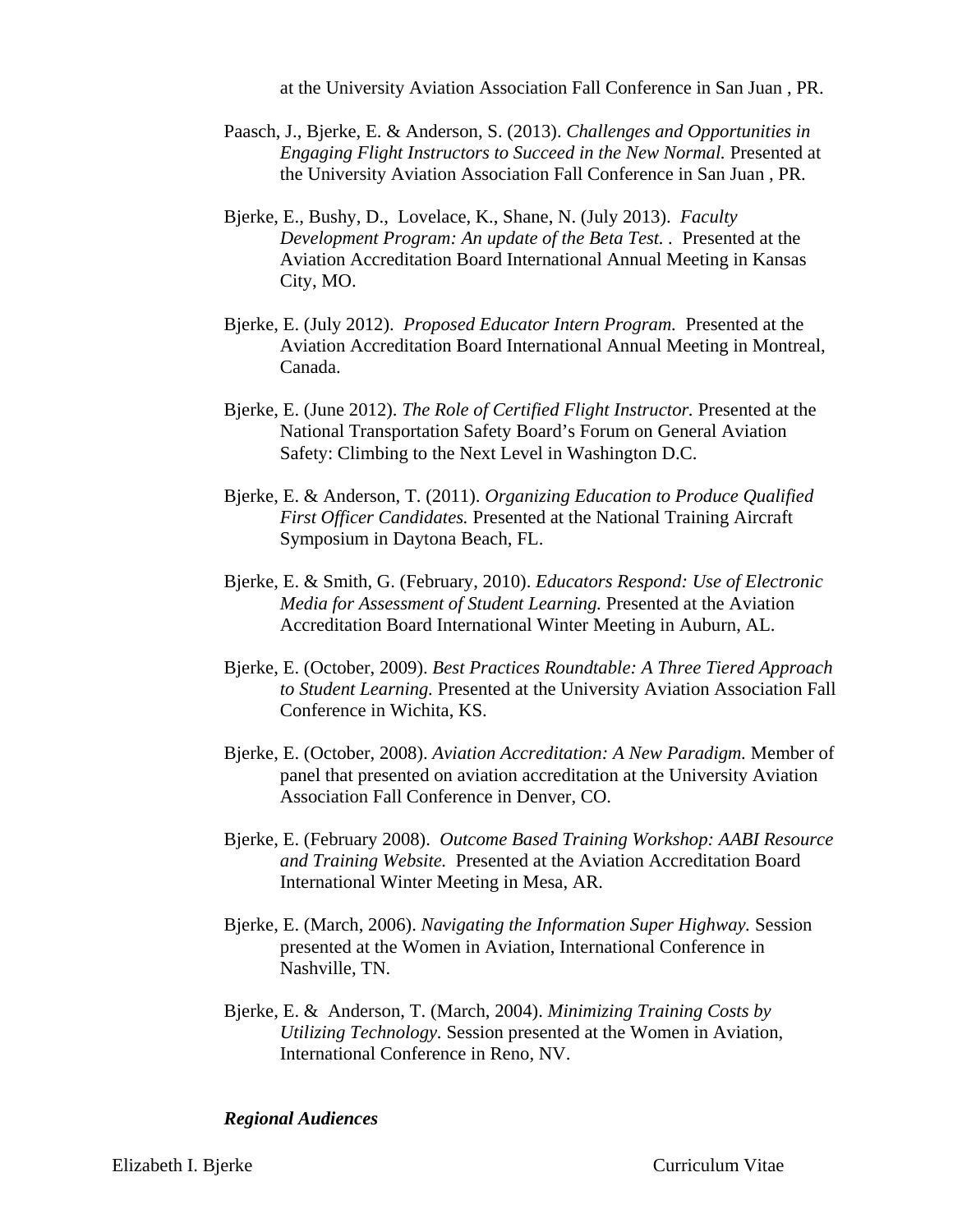- Martin, L., Bjerke, E., Bridewell, J., Carlson, C. & Johnson, M. (June 2012). *Incorporating Aviation into the Classroom.* Workshop given for the Professional Development for Educators.
- Martin, L., Bjerke, E., Bridewell, J., Carlson, C. & Johnson, M. (June 2011). *Incorporating Aviation into the Classroom.* Workshop given for the Professional Development for Educators.
- Martin, L., Bjerke, E., Bridewell, J., Carlson, C. & Johnson, M. (June 2010). *Incorporating Aviation into the Classroom.* Workshop given for the Professional Development for Educators.
- Martin, L., Bjerke, E., Bridewell, J. & Johnson, M. (June 2009). *Incorporating Aviation into the Classroom.* Workshop given for the Professional Development for Educators.
- Bjerke, E. (March, 2009). *FAASTeam CFI Workshop Module I.* Presented in conjunction with the Federal Aviation Administration Safety Team's CFI Refresher Course in Grand Forks, ND.
- Bjerke, E. (November 2008). *Got Wings? Introducing the FAA's New Pilot Proficiency Program.* Presented in conjunction with the Federal Aviation Administration Safety Team in Grand Forks, ND.
- Bjerke, E. (April 2008). *Math Use for Preflight Planning.* Presented at the North Dakota Council of Teachers of Mathematics Spring Conference in Grand Forks, ND.

#### *University of North Dakota Audiences*

- Bjerke, E., Kelsch, A., LaPierre, Y., Magness, M., Peterson, S. & Zerr, R. (2012) *Engaging UND's 2012 First-Year Students Workshop.*
- Bjerke, E. & Zerr, R. (2012) *First-Year Experience Pilot Project (poster Presentation).* 2012 Exceptional UND Showcase.
- Bjerke, E. & Burger, L. (2012) *Retention Intiative.* 2012 Exceptional UND Showcase.
- Bjerke, E., Burgess, M., Berg-Burin, N., Ozaki, C. & Zerr, R. (2012). *Teaching courses that are student centered by design: Checking in with the firstyear experience pilots (panel Discussion).* UND Office of Instructional Development On Teaching Seminar.

Bjerke, E., & Jensen, W. (October, 2009). *Coaching Your Student: A Faculty*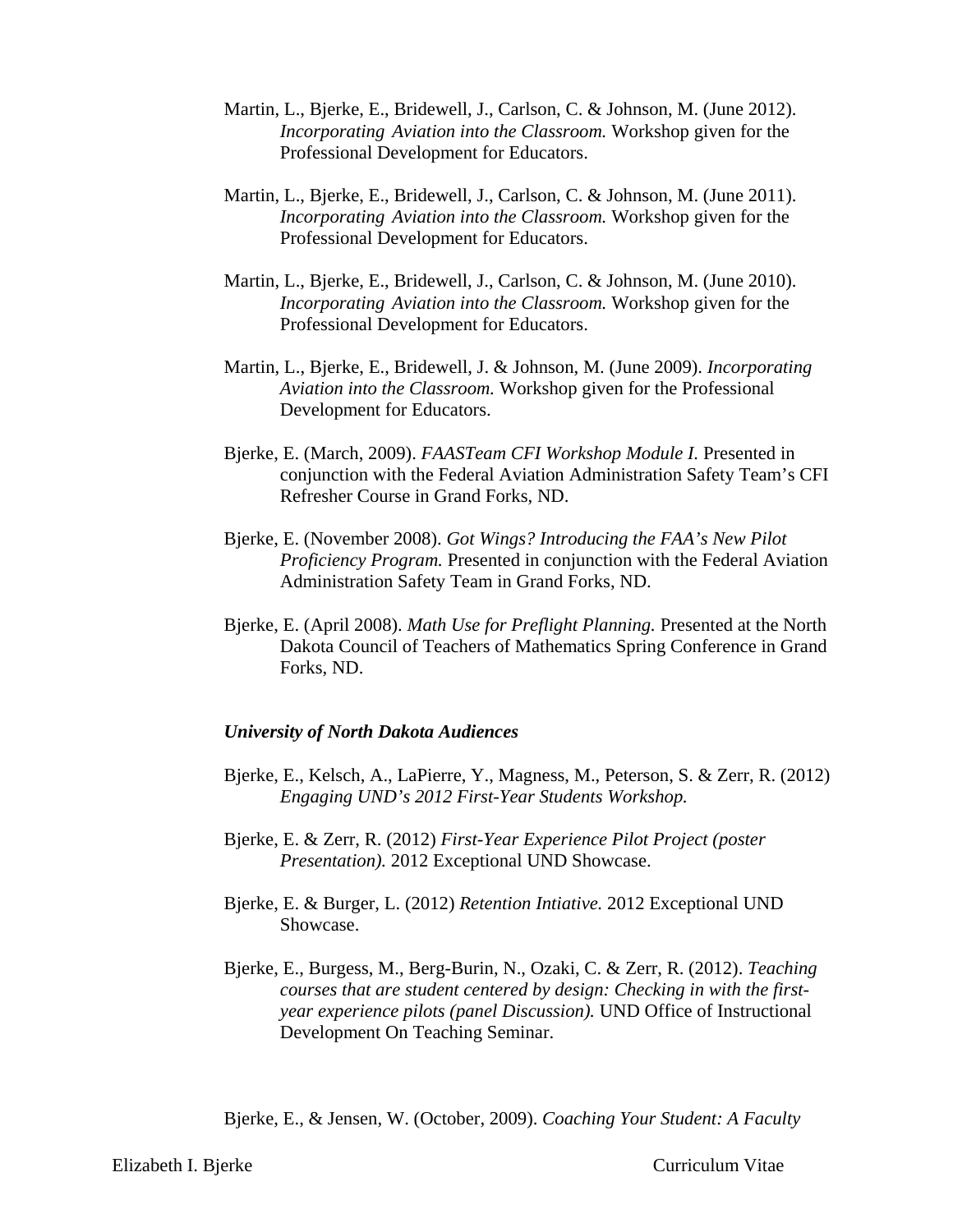*Perspective.* Presented at UND's family weekend through Enrollment Services.

- Bjerke, E. (September 2008). *Exploring Issues in Higher Education Leadership.*  Member of panel that presented to the UND community about the Issues in Higher Education Leadership Seminar.
- Bjerke, E., & Patton, G. (October, 2007). *Coaching Your Student: A Faculty Perspective.* Presented at UND's family weekend through Enrollment Services.
- Bjerke, E. (August 2006). *Tools for Advising: Developed Through Experience and Necessity.* Session presented to new faculty at the University of North Dakota through the Student Success Center.

#### **Community Service:**

Girl Scouts of America:

Assist in coordinating the annual Girl Scout Aerospace Exploration Day. This event has been taking place for over 15 years between the Women in Aviation, UND Chapter and Dakota Horizon Girl Scout Council. Every year about 80-100 girls attend the daylong event.

# **7. Grants**

- Model Project Grant. Office of Instructional Development. University of North Dakota. Grant for developing an aviation capstone course that aligns with the campus essential studies requirements. April 2008. \$1500.
- Models of Innovative & Best Practices in Teaching & Learning at UND. University of North Dakota. Grant for sharing innovative teaching with campus. May 2008. \$750.

### **8. Professional Associations**

Aviation Accreditation Board International (AABI), 2004-present  *AABI is the CHEA recognized specialized accreditor for aviation education.*  Educator Member of the Board of Trustees, 2007-2016 Accreditation Committee 2007-2016 Visiting Team Chair, 2009-present Ad Hoc Faculty Development Committee, 2012-present Co-Chair, 2012-present Visiting Team Member, 2006-present Multi-Campus and Distance Learning Task Force, 2009-2010 Chair, 2009-2010 Forms Revision Task Force, 2011-2012 Chair, 2011-2012 Outcome Resource and Training Committee, 2007-2009 Southern Association of Colleges and Schools, Commission on Colleges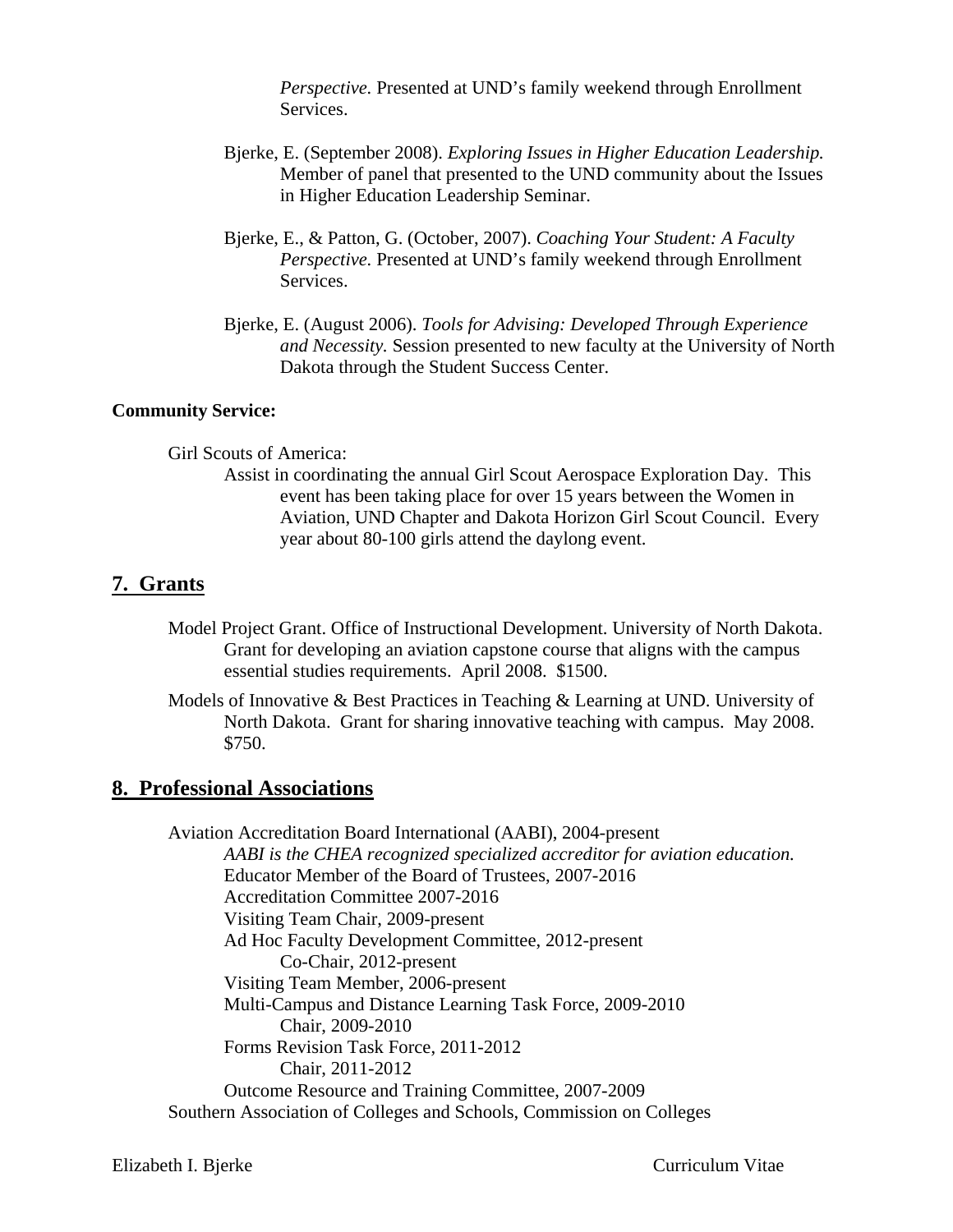| On-site reviewer                                                                                |
|-------------------------------------------------------------------------------------------------|
| University Aviation Association (UAA), 2008-present                                             |
| Curriculum Committee Member, 2010-2013                                                          |
| Publication Committee Member, 2012-present                                                      |
| Graduate Education Committee Member, 2011-present.                                              |
| Federal Aviation Administration-GA JSC Risk Reduction Working Group                             |
| System Component Failure – Powerplant (SCF-PP)                                                  |
| Federal Aviation Administration Safety Team Lead Representative (FAASTeam), 2008-               |
| present                                                                                         |
| FAAST team representatives promote aviation safety through training, outreach<br>and education. |
| Journal of Aviation/Aerospace Education and Research (JAAER), 2008-present                      |
| Serve as a reviewer for this scholarly journal                                                  |
| Collegiate Aviation Review (CAR), 2009-present                                                  |
| Serve as a reviewer for this scholarly journal                                                  |
| International Journal of Professional Aviation Training & Testing Research, (2011-              |
| present)                                                                                        |
| Serve as a reviewer for this scholarly journal                                                  |
| Journal of Aviation Technology & Engineering (JATE), 2011-present                               |
| Serve as a reviewer for this scholarly journal                                                  |
| Women in Aviation International (WAI), 1998 to present                                          |
| WAI is an international organization established to promote females in the field of             |
| aviation.                                                                                       |
| Faculty Advisor, 2002-present                                                                   |
| UND Chapter President, 1998-1999                                                                |
| Founded the UND chapter as a student in 1998.                                                   |
| National Association of Flight Instructors (NAFI), 2008-2009                                    |
| NAFI is a professional organization for flight instructors.                                     |
| National Intercollegiate Flying Association (NIFA), 2000-2006                                   |
| NIFA is the organization responsible in conducting the both regional and                        |
| national Safety and Flight Evaluation Conferences for collegiate aviation                       |
| programs.                                                                                       |
| NIFA President, 2000-2001                                                                       |
| Faculty Advisor, 2002-2003, 2006                                                                |

# **9. Professional Development**

### **Conference Attendance:**

American Council on Education (ACE) Regional Women's Leadership Conference, September 2013.

Aviation Accreditation Board International:

Winter Meetings:

February 2014 – Auburn, Alabama February 2013 – Auburn, Alabama February 2012 – Auburn, Alabama February 2011 – Daytona Beach, Florida February 2010 – Auburn, Alabama February 2009 – Jacksonville, Florida February 2008 – Mesa, Arizona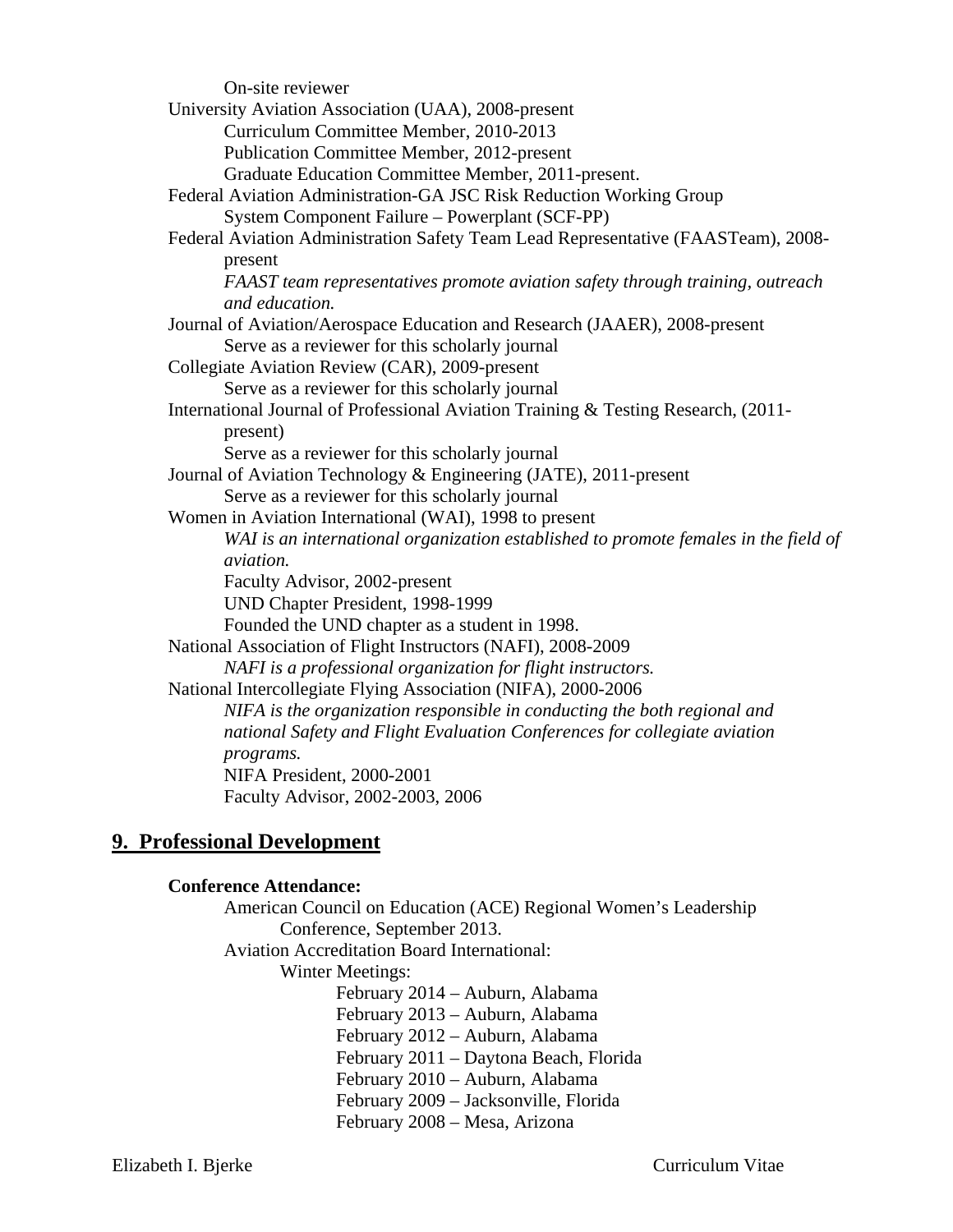February 2006 – Auburn, Alabama February 2005 – Atlanta, Georgia Annual Meetings: July 2013 – Kansas City, MO July 2012 – Montreal, Canada July 2011 – Norman, Oklahoma July 2010 – Kent, Ohio July 2009 – Toronto, Ontario CA July 2008 – Champaign, Illinois July 2007 – Seattle, Washington July 2006 – Duluth, Minnesota July 2005 – London, Ontario CA University Aviation Association: Fall Meeting: November 2013 – San Juan, PR September 2012 – Murfreesboro, TN October 2011 – Indianapolis, Indiana October 2010 – St. Paul, Minnesota October 2009 – Wichita, Kansas October 2008 – Denver, Colorado Institute for First-Year Seminar Leadership: University of South Carolina, National Resource Center April 15-17, 2012 Women in Aviation, International: Annual Conference: March 2008 – San Diego, California March 2006 – Nashville, Tennessee March 2005 – Dallas, Texas March 2004 – Reno, Nevada March 2003 – Cincinnati, Ohio The Collaboration for the Advancement of College Teaching and Learning: Regional Assessment Workshop: May 2006 – Minneapolis, Minnesota *"Analyzing, Communicating, & Using Assessment Data to Improve Student Learning,"* 

### **Issues in Higher Education Leadership Seminar, 2007-2008**

Selected and Participated as one of six members of the 2007-2008 President's Issues in Higher Education Leadership Seminar. This is a University of North Dakota sponsored year long seminar that focuses on administrative issues in higher education.

### **10. Honors/Awards**

Aviation Accreditation Board International (AABI) Paul A. Whalen Educator Award 2016. Presented by at AABI at the Summer 2016 Meeting in Toronto, CA. UND Foundation/Thomas J. Clifford Achievement Award for Outstanding Faculty Development and Service, February 28, 2013.